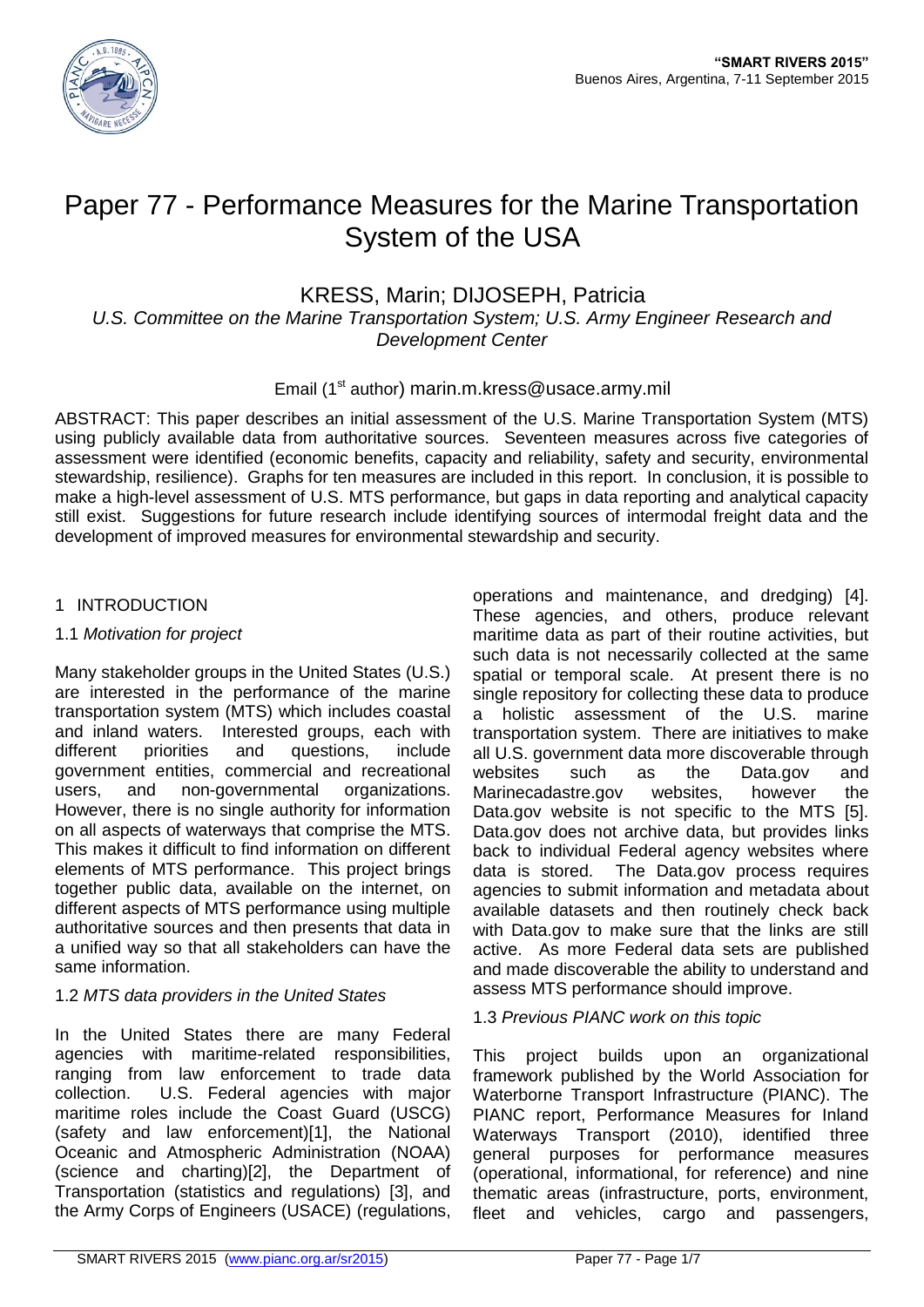

information and communication, economic development, safety, and security) [6]. Of these areas, the categories selected for this project are economic benefits, capacity and reliability, safety and security, environmental stewardship, and resilience. Two notable differences exist between the suggested PIANC framework and this project. The first is that this project did not include an evaluation of specific private assets such as port property or vessels because of the wide variety of establishments and the lack of data available to develop measures that then could be applied in a standardized way. Many ports are privately run and in competition with each other for business, there is little incentive to publish anything except required data. The second is that this project focused on commercial operations and did not include data for recreational waterway users even though in there are important economic benefits from recreational activities, especially in areas that are heavily economically dependent upon tourism.

## 1.4 *General description of performance measures*

This report proposes that an ideal MTS performance measure can be collected locally, using the same method across all areas of responsibility, so that comparisons could be made at the local or regional level and that national summaries could be easily compiled. All measures should relate to specific goals for the MTS so progress can be measured. In the absence of official goals it is important to provide a baseline understanding of the current system, including where data is missing. When designing performance measures to measure progress is it key to distinguish between outputbased measures and outcome-based measures. Output-based measures identify information about the use of resources [7]. Examples of MTS related output measures include number of containers loaded and unloaded at a port, amount of sediment removed from a channel, or the number of vessel inspections completed by regulators. Outcomebased measures identify how well an organization is meeting stated goals and objectives; these types of measures are often more relevant to the general public [7]. Examples of MTS outcome measures include the number of vessel accidents, average tons per vessel transported through a specific channel, and average travel time between two ports. Both output and outcome-based measures are necessary to evaluate a system; they work in tandem to support analysis of how a system's structure is contributing to its functional goals. Since the MTS is geographically expansive and subject to both environmental and human influences there will always be regional differences in challenges and priorities.

#### 2 METHOD

#### 2.1 *Using existing public data*

This research has two elements, 1) internetbased research for existing public data sets and 2) the acquisition of Automatic Identification System data from the U.S. Coast Guard for vessels travelling on inland waterways and the generation of travel time estimates. This project started with a meeting of experts from multiple maritime disciplines to identify areas of MTS performance that would be of interest to many groups. There is not a standard set of goals for MTS performance, but there are areas of clear national interest (e.g., zero accidents, reduce pollution, improve resilience). These broad national interests were used to guide the first year of research and data discovery.

An original list of suggested performance measures narrowed down to topics which had publicly available data from authoritative sources. This research resulted in seventeen performance measures from every category except 'security' for which no comprehensive public data has yet been identified. A subset of the seventeen measures is presented and discussed in section 3.

#### 2.2 *Using archived AIS data from the U.S. Coast Guard*

This project used archived AIS data for the year 2013 to develop travel time estimates for specific port pairs along the Ohio River to demonstrate AIS analysis capabilities (for full methods see [8]. Briefly, the four ports used were Cincinnati, Ohio; Louisville, Kentucky; Evansville, Illinois; and Cairo, Illinois (where the Ohio River flows into the Mississippi River). In 2013 not all commercial vessels on inland waterways were required to use AIS, however enough vessel records were available to generate a sufficient sample size for this initial research project. Origin and destination areas were set for each port using latitude and longitude. Any commercial vessel that broadcast a signal within both areas was included in the sample, but samples were separated according to upstream or downstream travel.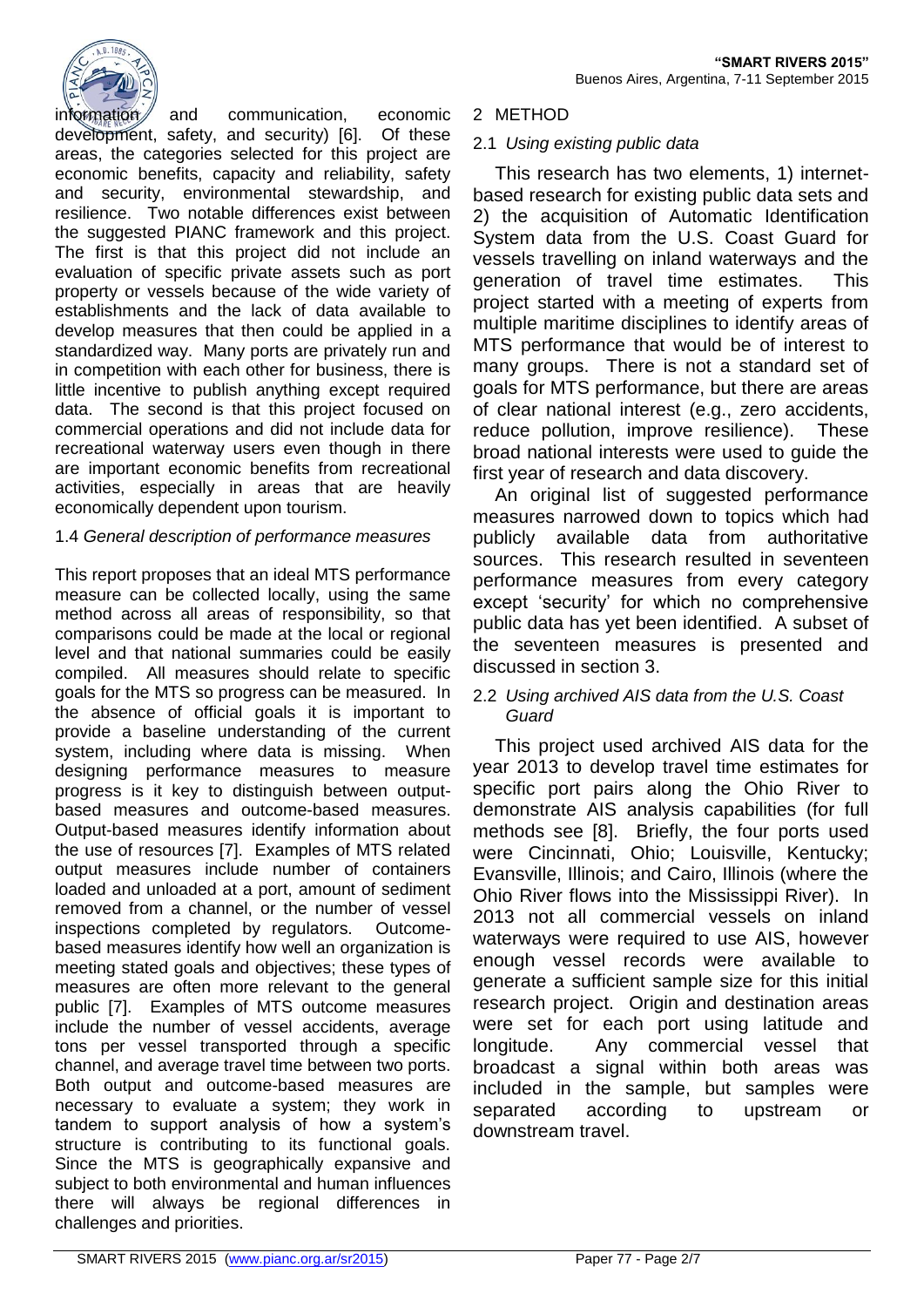

#### 3.1 *Vessel Travel Time Estimates*

The results of the travel time estimate calculations are shown in Table 1, with the  $25<sup>th</sup>$ ,  $50<sup>th</sup>$ , and  $75<sup>th</sup>$  percentile travel time for the population of vessels included in the sample. These estimates can now be used to examine the impacts of lock closures or river conditions on the travel times for commercial vessels. This method will be applied to include more port pairs along the Ohio and Mississippi Rivers, other inland waterways of the U.S., and coastal ports.

Table 1. Travel time estimates for origin and destination pairs along the Ohio River in 2013, calculated using archived 2013 AIS data from U.S. Coast Guard.



#### 3.2 *Economic benefits to the United States*

The entire MTS provides significant benefits to the U.S. as a conduit for both national and international trade. Inland waterways are important transportation routes for grain and agricultural exports as well as energy commodities including coal, petroleum products, and other bulk commodities [9]. In 2013 the MTS was used to import and export goods worth billions of dollars (Figure 1), the value of imports and exports moved by water in 2013 surpassed pre-recession levels. The MTS was also used to import and export millions of kilograms worth of goods (Figure 2). The role of inland waterways in the transportation of goods within the US is significant, in 2012 there were over 565 million short tons of domestic commodity shipments (defined as having both domestic origin and destination).[9] The first round of MTS performance measures were not designed to identify specific benefits from inland waterways, coastal, and Great Lakes trade. However, relevant information is available from the U.S. Army Corps of Engineers Waterborne Commerce Statistics Center

and will be consulted for future performance measures development [10].



 Figure 1. U.S. Export and Import Value Transported by Vessel: 2007-2013. Source: U.S. Department of Commerce; U.S. Census Bureau; Foreign Trade Division; FT920 - U.S. Merchandise Trade: Selected Highlights (annual issues); tables 1, 4, or 6.



Figure 2. U.S. Export and Import Value and Shipping Weight Transported by Vessel: 2007- 2013. Source: U.S. Department of Commerce; U.S. Census Bureau; Foreign Trade Division; FT920 - U.S. Merchandise Trade: Selected Highlights (annual issues); tables 1, 4, or 6.

The Inland Waterways Trust Fund (IWTF) was established in 1978 to help pay for construction and maintenance of navigation infrastructure on the U.S. inland and intracoastal waterways [11]. As shown in Figure 3, between 2002 and 2009 disbursements from the IWTF exceeded revenues, indicating that there were more demands for construction funding than the IWTF was able to supply. Although changes were made to the IWTF as part of legislation passed in 2014 it is too early to tell if they will result in closer alignment between IWTF revenues and disbursements [12].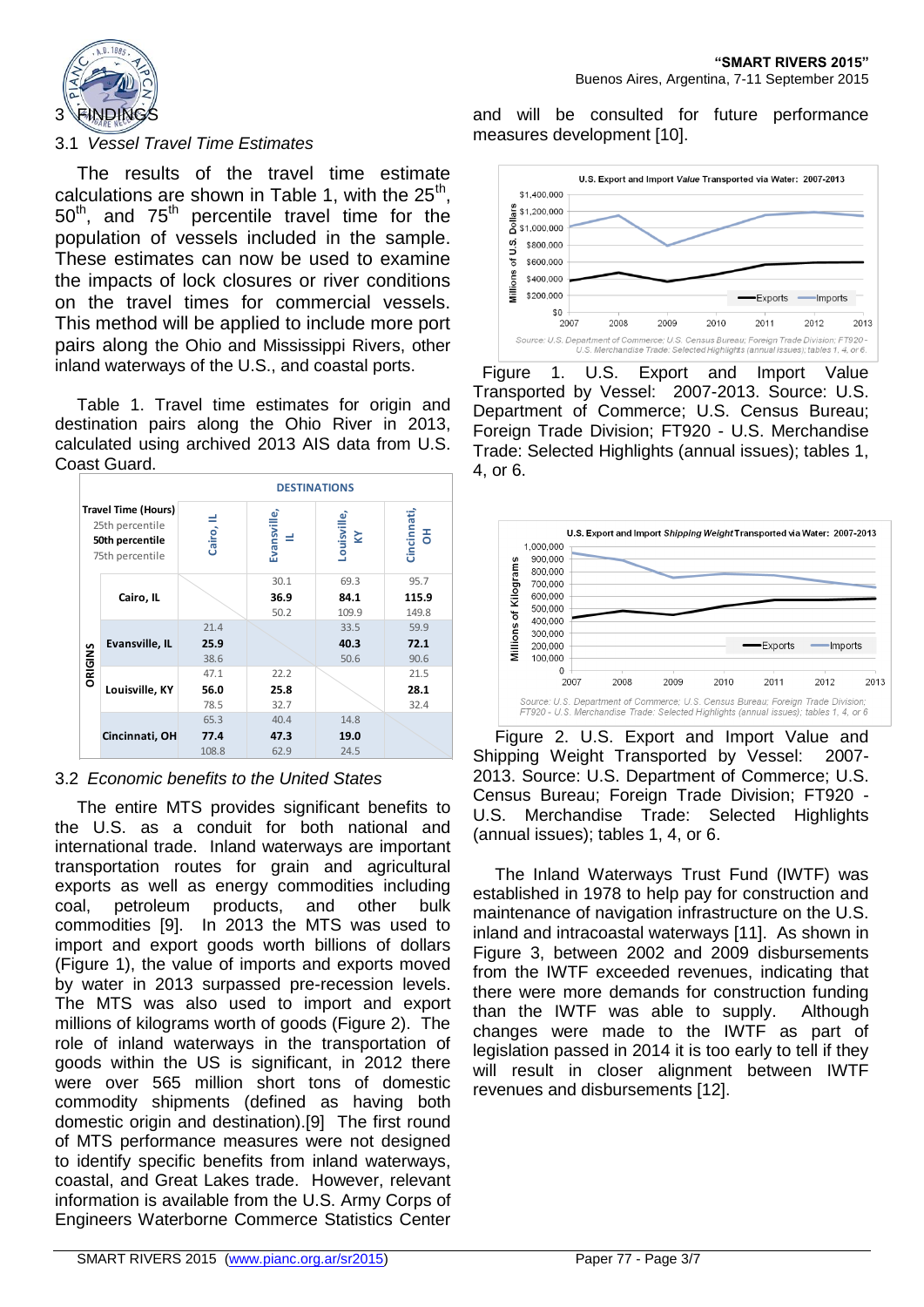

Figure 3. . Inland Waterways Trust Fund, Total Revenues and Disbursements, Fiscal Years 2001- 2014. Source: U.S. Department of the Treasury.

#### *3.3 Capacity and reliability*

On U.S. inland waterways many vessels travel significant distances between their origin and destination. For example, the Tennessee River stretches over 600 miles, the Ohio River over 900 miles, and the Mississippi River extends over 1800 miles [9]. The ability of vessels to engage in long-distance transportation on inland waterways is heavily dependent upon navigation locks; locks which have seen an overall increase in the cumulative duration of closures and the number of closure events over the past decade (see Figures 4 and 5). Unscheduled closures of navigation locks are considered more economically disruptive because they reduce or eliminate the response time available to commercial users. Since 2001 total inland waterway tonnage has varied between 1.2 billion to 1.4 billion tons per year, indicating a steady demand for this mode of transport and thus a continued need for maintenance funding. There is uncertainty over the scale of future maintenance needs for inland navigation infrastructure, while the number of lock closures fluctuates from year to year, any single year between 2000 - 2013 had more total closures than any single year from 1993 – 1999 (see Figure 4), indicating a system-wide increase in maintenance needs.

There is stakeholder interest in being able to estimate the cost from a single closure at a specific lock, but such calculations would depend on multiple factors such as time of year, duration of closure, and number of shipments delayed. Some of this data is collected by a Lock Performance Monitoring System (LPMS) run by USACE and could be queried to develop performance measures on this topic [13].



Figure 4. Number of navigation lock closures, scheduled and unscheduled, 1993-2013. Source: U.S. Army Corps of Engineers.



Figure 5. Hours of navigation lock closures, scheduled and unscheduled, 2001 - 2013, and annual inland waterway tonnage (divided by 10,000) from 2001-2012. Source: U.S. Army Corps of Engineers. Inland Waterway Tonnage defined as having an origin or destination in inland regions including the Great Lakes system.

# *3.4 Safety*

Despite the variety of hazards associated with commercial maritime operations in U.S. waters, the number of casualties associated with commercial operations in U.S. waters has been relatively stable over the past decade, as shown in Figure 6 and 7. Figures 6 and 7 do not separate out inland events from coastal events, but further analysis of USCG data might allow for that distinction. There were no performance measures identified for 'security', but research on that topic will continue into the future.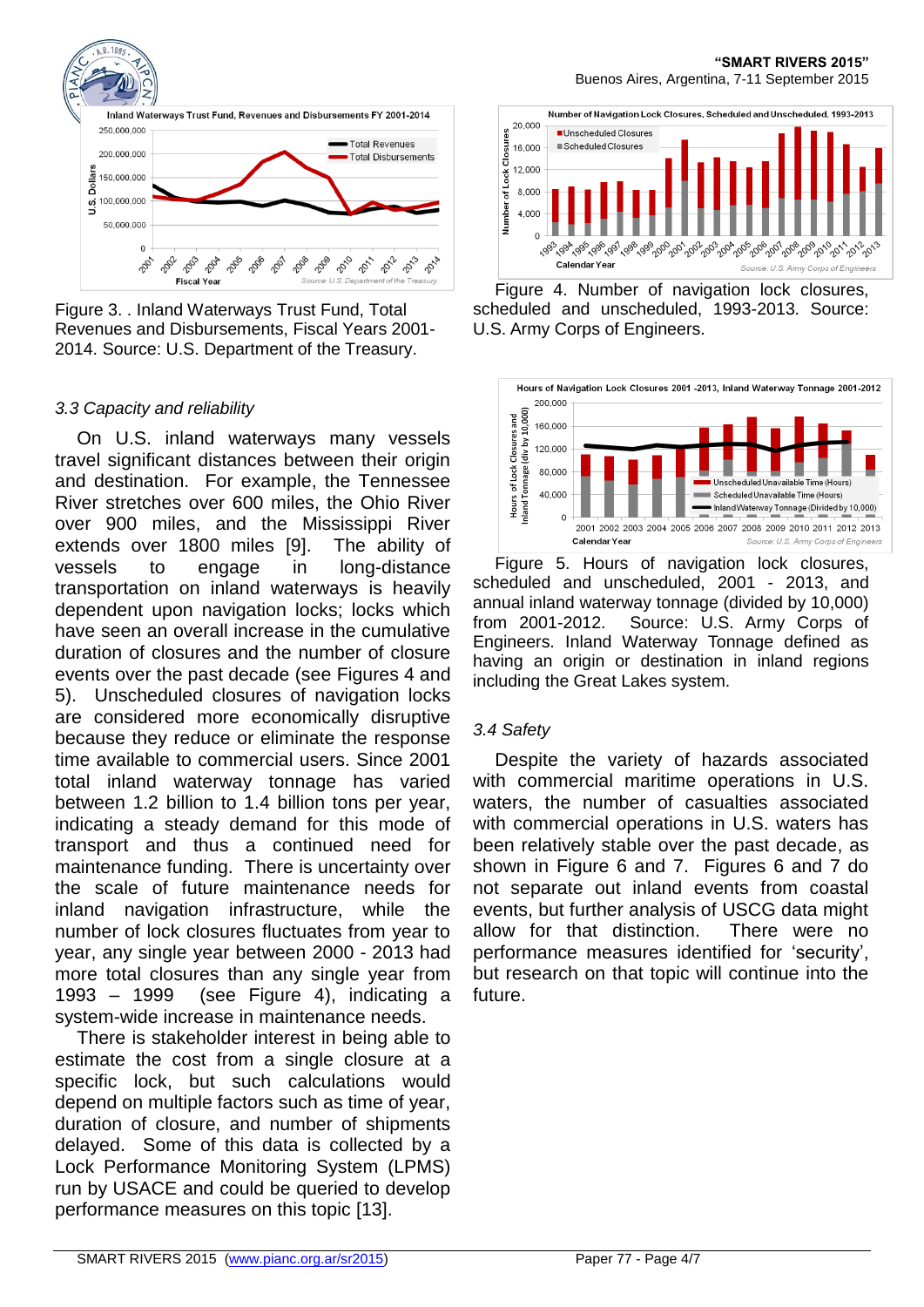

Figure 6. Number of vessel events investigated by USCG, 2001 - 2013. Source: U.S. Coast Guard, Marine Information for Safety and Law Enforcement (MISLE) files.



Figure 7. Marine casualties associated with commercial operations, 2001 - 2013. Source: U.S. Coast Guard, Marine Information for Safety and Law Enforcement (MISLE) files.

# *3.5 Environmental Stewardship*

MTS environmental stewardship considerations span estuarine, freshwater, coastal, and offshore areas that vary greatly in their physical and biological conditions. MTS environmental considerations are complex because they span the air, water column, and benthic environments which MTS operations can impact. Preliminary measures that pertain to some of these environmental sub-types have been identified. Vessel pollution incidents impact the water column. The vast majority of recorded pollution incidents (Figure 8) are associated with oil pollution, but total numbers include chemical, other, and unspecified events. Figure 8 does not include pollution incidents associated with on-shore maritime facilities, those numbers are recorded in a separate file available from USCG.



Figure 8. Recorded Vessel Pollution Incidents, 2002 – 2013. Source: U.S. Coast Guard, Marine Information for Safety and Law Enforcement (MISLE) files.

Federal navigation channel maintenance activities (e.g. jetty reconstruction, dredging, and dredge material placement) present their own types of environmental stewardship considerations. Short term environmental considerations are often focused on local benthic and water column environments during construction. However, longer term environmental stewardship might consider the potential relationship between these activities and habitat creation or loss. For sediment dredged out of channels by USACE, there is no distinct trend of increasing beneficial use of this material. Both the percentage and cubic yardage of dredged materials used for wetland nourishment dropped from 2008 to 2013; however, there was a general increase in the cubic yardage and percentage of sediments used for beach nourishment over the same time (see Figure 9). The ability for a project to re-use dredge material depends on sediment type, location, cost, and permitting requirements. The aggregated national totals shown in Figure 9 indicate that overboard and open water placement (red bars) is still a widely used placement method. One caveat to this interpretation is the limitation on the level of detail available in dredge material placement records as well as regional discrepancies in defining what qualifies as beneficial use. It is possible that more refined data categories for dredge material placement would reveal different trends. More detailed geographical data would be needed to assess the creation of specific habitat types from beneficially reused sediments.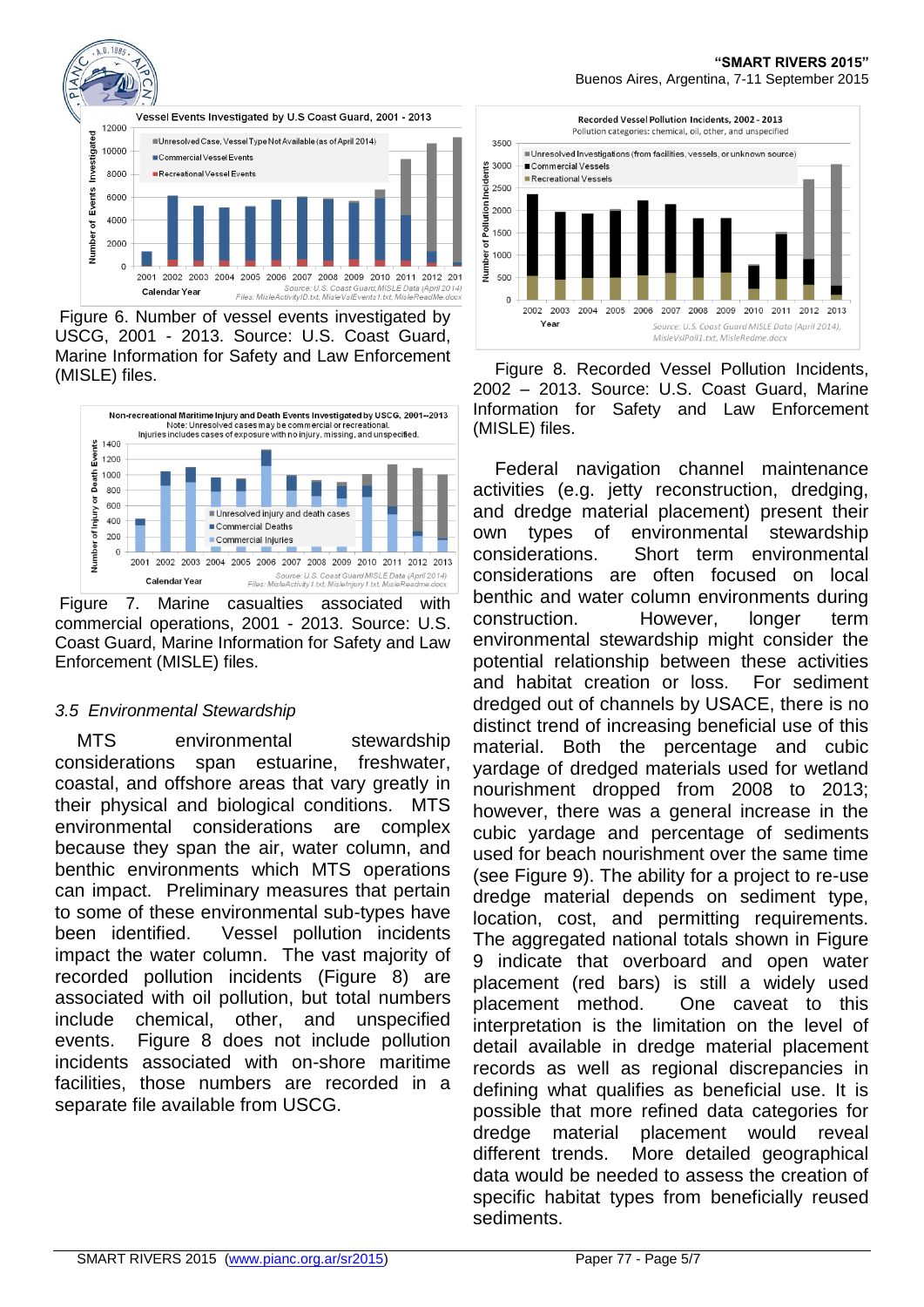





Figure 9. Dredge Material Placement Methods and Volume, 2008 to 2013. Source: U.S. Army Corps of Engineers.

## *3.6 Resilience*

Resilience, and how best to measure it in the context of the MTS, is an evolving concept. For many people the term resilience brings to mind an image of community being able to survive a natural disaster such as a flood or hurricane. Within USACE, resilience is defined as "the ability to prepare and plan for, resist, recover from, and more successfully adapt to the impacts of adverse events" [14]. The age of a navigation structure can indicate its physical condition, which in turn may be an indicator of its resilience to environmental stressors such as strong flood waters and debris. All structures will have different weathering stressors, maintenance needs, and potential weak points based on their design and construction. The value of thinking about the MTS from a resilience standpoint is the emphasis on learning from past events (such as Superstorm Sandy that affected the northeastern part of the U.S. in 2012) in order to prepare and plan for future disruptions. Figure 10 shows the number of USACE-owned or USACE-operated navigation locks opened by decade, starting in the 1830s. From Figure 10 it is apparent that most USACE-owned locks are over fifty years old, however this is not necessarily indicative of

poor physical or functional rating. More nuanced measures, based on resilience goals for different types of infrastructure, remain to be established.



Figure 10. Decade of opening for USACE-owned or operated navigation locks: 1830s-2010s. Source: U.S. Army Corps of Engineers.

## 4 DATA GAPS AND FUTURE RESEARCH

This project has shown that it is possible to use existing data to create a high level overview of MTS performance within the U.S. Other countries with an interest in monitoring and assessing their own MTS performance might wish to engage in a similar project. If authoritative data are not available (from government or other sources), then efforts to make such data public, or available to authorized researchers, could be considered. If monitoring systems are being designed, then procedures for automatic reporting and data sharing should be included Bringing together different pieces of information will not automatically make the MTS more efficient or resilient, but it is a step towards establishing a shared understanding of current conditions and potential areas of improvement. For the U.S. MTS there are data gaps in multiple areas, notably the security category for which no appropriate MTS-specific data sources were located. In the environmental stewardship category more robust data on topics such as the role of the MTS in spreading invasive species through inland waters would improve analytical capabilities. For the capacity and reliability category better insight into how freight shipment travel across other transportation modes (road and rail) before or after using the MTS, this would support the development of an intermodal network model. Data gaps also exist for privately owned assets such as port property. Future work will include continued